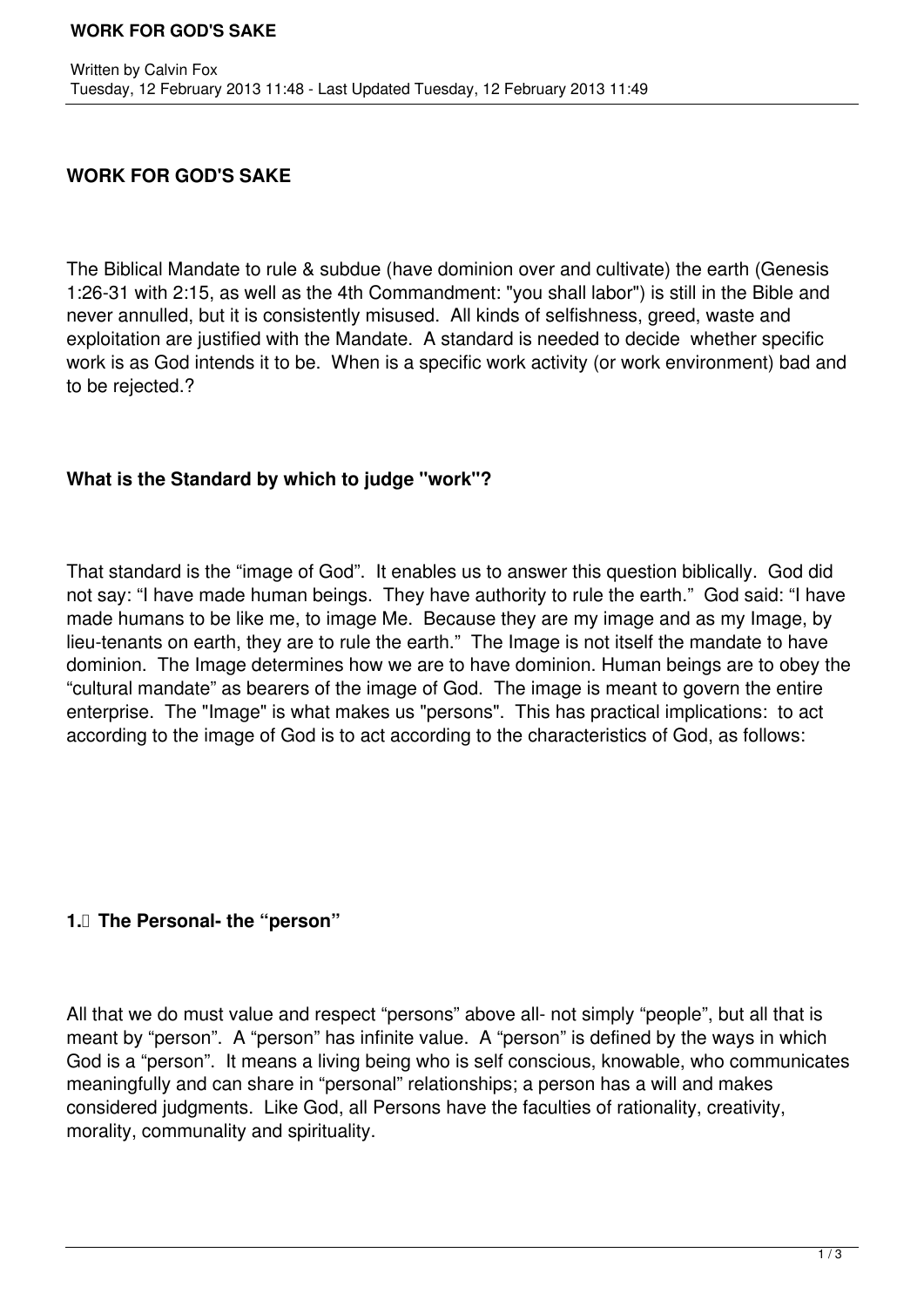#### **WORK FOR GOD'S SAKE**

Work which demeans, exploits, neglects, injures or destroys persons as "persons" is evil

### **2.** The Rational- rationality

God thinks and makes decisions in a reasonable, logical, orderly way All of creation reflects these qualities of its creator.

Work of any kind which is essentially, characteristically, unreasonable, illogical or chaotic is not acceptable

#### **3.** The Creative- creativity

All work should seek, in appropriate ways, to be creative, artistic and beautiful, as is God and the natural world He has made.

Work which is uncreative, boring, deadening, repulsive or ugly should be rejected

#### **4. The Moral- morality**

All work must be moral, righteous and just, as God defines those terms in his Word.

Work which is immoral, sinful or corrupt, must be rejected

**5.** The Communal-**community**